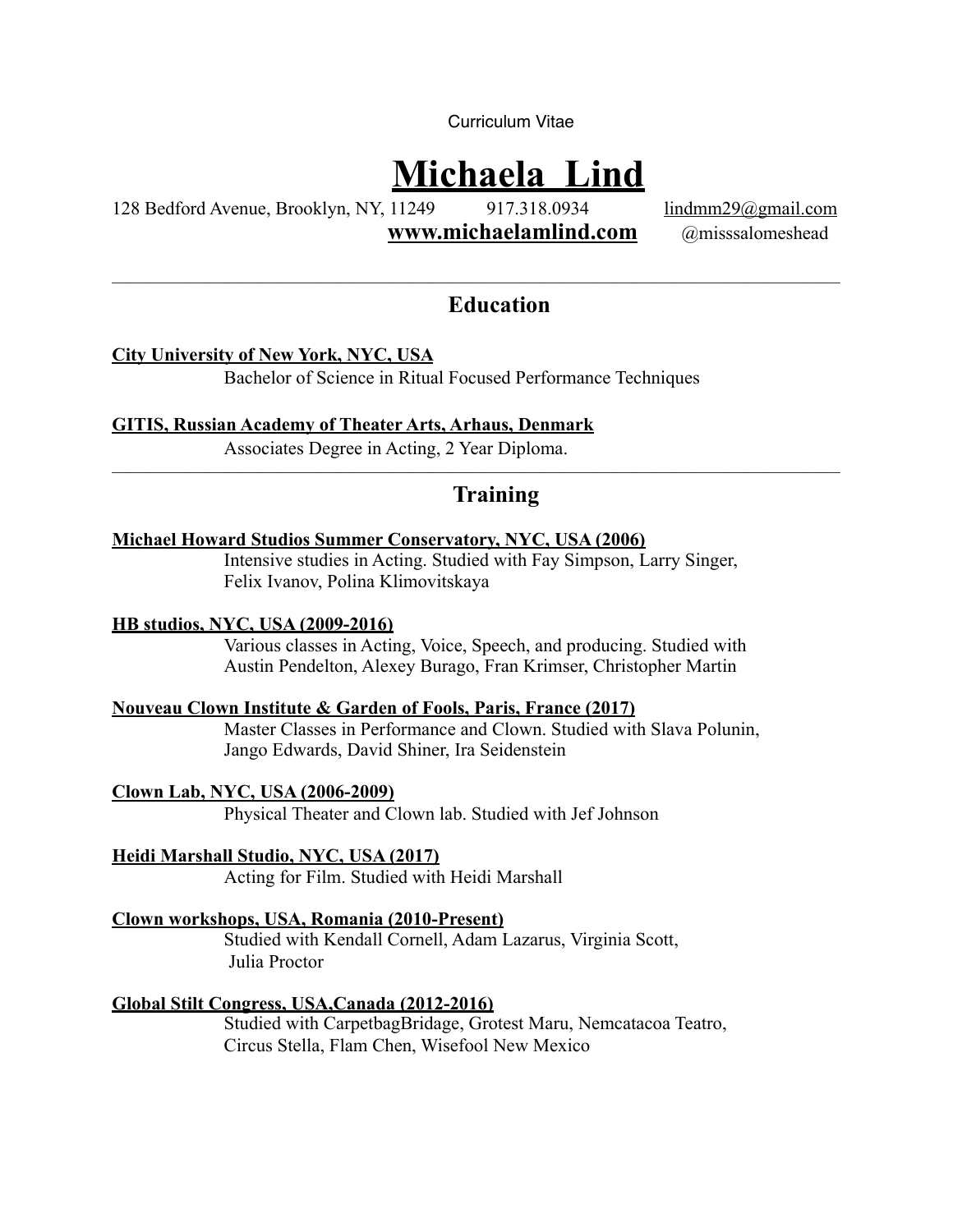## **Theater and Artistic Experiences**

| <b>The Crucible</b>                             | Betty Paris/Sarah Goo |
|-------------------------------------------------|-----------------------|
| <b>Spring Awakening</b>                         | Ilse/Mask/Puppets     |
| <b>Poetics: A Ballet Brut</b>                   | Dancer                |
| <b>Clown's Full Tilt</b>                        | Clown                 |
| <b>The Cherry Orchard</b>                       | Carlotta Ivanova      |
| Prawns a la Indigo                              | Elizabeth Lii         |
| <b>The Vanishing Play</b>                       | Roogie Sister         |
| <b>A Midsummer Nights Dream</b>                 | Fairy kingdom         |
| <b>Fools Mass</b>                               | Jorunn                |
| <b>The Pillowman</b>                            | Mother                |
| <b>Laugh out Loud</b>                           | Lucy                  |
| <b>Lorca! Duende!</b>                           | Lorca                 |
| <b>Clownical Trials</b>                         | Shadow                |
| <b>Lost and Found: Hexis</b>                    | Laika                 |
| Landscapes                                      | Stilts/Vocals         |
| <b>Much Ado About Nothing</b>                   | Maid Helena           |
| <b>Clown's Dreams</b>                           | Masks/Puppets/Clown   |
| <b>Female Transport</b>                         | Tommy                 |
| <b>Romeo and Julia Highway</b>                  | Julia                 |
| <b>Saint Anne's Robe</b>                        | Vocal/Stilts/Clown    |
| Choir/Tours/Acapella                            | Soprano               |
| <b>Tinyville Talent</b>                         | Felicity              |
| <b>Remember Forgetting Finding Acro-stilter</b> |                       |
| <b>My Birthday</b>                              | Clown/Creator         |

**The Crucible Bonczek// Gershwin Theater, NY Jonathan Hadley//New Workshop, NY Nature Theater Oklahoma//Public, NY** Kendal Cornell// LaMaMa Etc, NYC Peter Petkovsek//Columbia stages, NYC **Mirenka Cechova// Dixon Place, NYC Daniel Nelson// Ontological Theater,NY** Kathy Curtis// Drilling Company, NYC Dzieci, Matt Mitler// NYC Churches Rhett Martinez// New Workshop, NYC **Lef Johnson// One Woman Standing,NY Orietta Crispino//TheaterLab, NYC** Jef Johnson//TheaterLab, NYC Belinda Mello//West End Theater, NYC Carpetbag Brigade/Ursula Brezhborn,SF Peter Book (Sweden) Felix Ivanoov (Scotland) Peter Book(Sweden) **Josef Lamy (Sweden)** Jay Ruby// Canada Tour Viggo Lofqrantz/China/Sweden//Spain **Mette Ronne (Denmark) Self Creator, NYC Venues** Kendall Cornell, NYC venues

## **Festivals**

Edinburg Fringe Festival, Scotland 2008

Performer/Creator in collaboration with Felix Ivanov//WonderFool Theater Company

——————————————————————————————————————————

Laugh out Loud Festival, New York City 2007 Performer/Creator under Jef Johnson's direction

SITE Festival, Governors Island New York City 2010 Performer/Creator under WonderFool Theater Company

EAT -Festival New Work Series, New York City 2015 & 2018 Performer/Creator in collaboration with Kendall Cornell